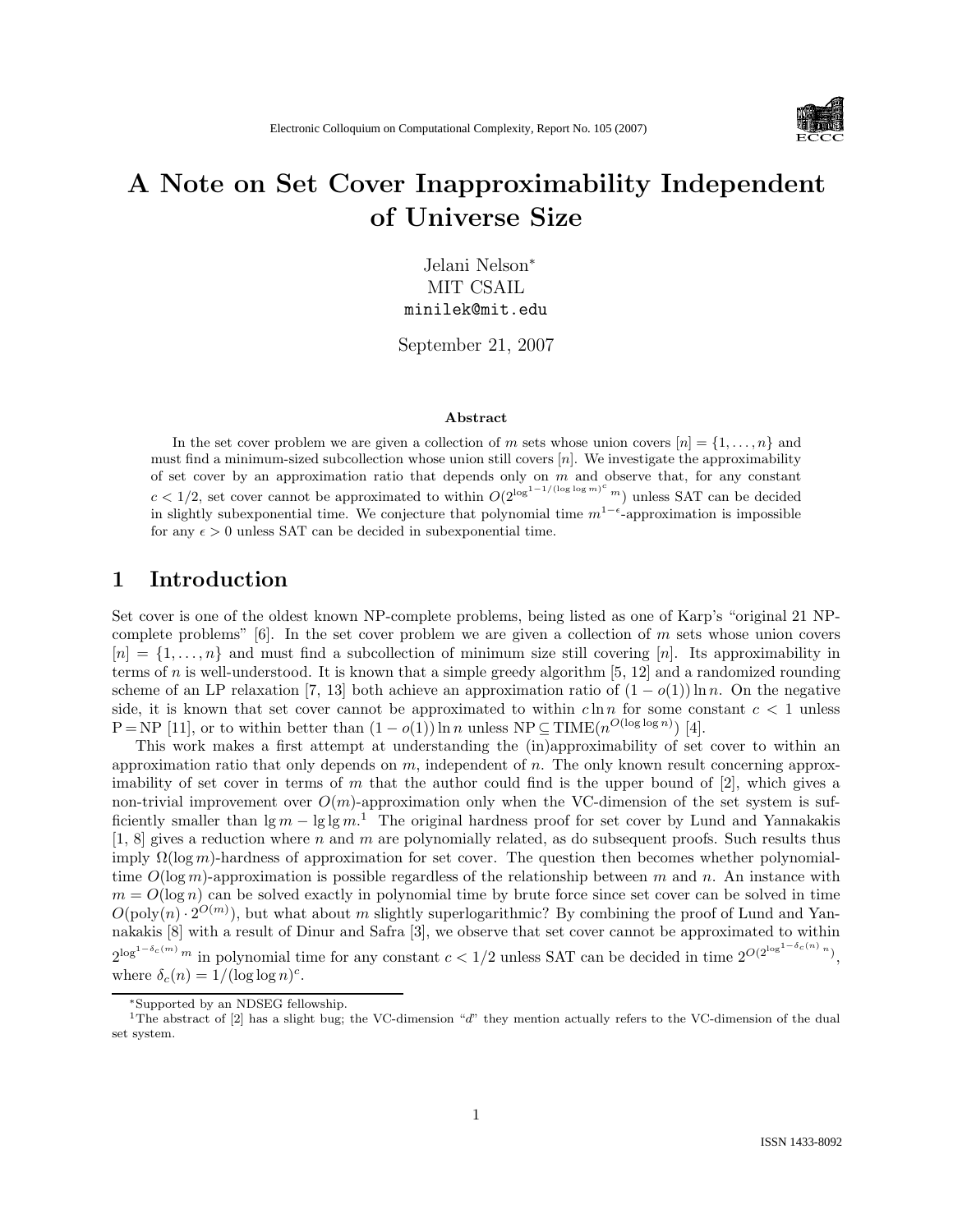### 2 A Motivating Example

Here we give an example of why one may want an approximation algorithm for set cover whose approximation ratio depends only on m. Consider the following taxonomy labeling problem introduced by Rabani, Schulman, and Swamy [10]. In this problem there is some finite alphabet  $\Sigma$  and a tree with n nodes. Each node is labeled with a string in  $(\Sigma \cup \{0,1\}^*)^m$ , and we must replace all occurrences of "\*" in all labels with elements of  $\Sigma$  so as to minimize the maximum Hamming distance of labels of adjacent nodes. The authors show a reduction from taxonomy labeling to what they call the multicut packing problem on trees. In the multicut packing problem on trees we are given a tree on n nodes and a set of m multicut instances  $M_i = \{(s_1, t_1), \ldots, (s_{r_i}, t_{r_i})\}$ . For each i we must output a multicut, i.e. a set of edges whose removal disconnects  $s_i$  from  $t_i$  for all i, and the objective is to minimize the maximum number of times any edge is used in a multicut. Rabani, Schulman, and Swamy obtain a  $O(\log^2 m)$ -approximation for multicut packing on trees, independent of n.

Now one may observe that multicut packing on trees is actually a special case of the following generalization of set cover. We are given N collections  $C_i = \{S_1^i, \ldots, S_{m_i}^i\}$  of subsets of [n]. We must choose a subcollection  $C_i$  from each  $C_i$  so that  $\bigcup_i \bigcup_{S \in C_i} S = [n]$ , and the objective is to minimize max<sub>i</sub>  $|C_i|$ . In the case of multicut packing on trees, for each edge e we have a collection  $\mathcal{C}_e$ . The universe to be covered consists of all commodities in all multicut instances. Each  $m_i$  equals m, the number of multicut instances, and  $S_i^e$  is the set of commodities  $(s,t) \in M_i$  such that e is on the unique path from s to t, i.e. the removal of edge e cuts  $(s, t)$  (recall the graph is a tree). As the approximation ratio for multicut packing on trees obtained in [10] is  $O(\log^2 m)$ , one may wonder whether such a result could be extended to all instances of this generalized set cover problem. Our observation implies that such a result is impossible unless SAT has subexponential time algorithms since  $O(2^{\log^{1-\delta_c(m)} m})$ -approximation is hard even when  $N = 1$  (the usual set cover problem).

#### 3 The Main Observation

**Definition 1.** LabelCover(c, s) is the promise problem where we are given a bipartite graph that is both left-regular and right-regular with bipartition  $V = V_1 \cup V_2$  ( $|V| = n$ ), edge set E, label set  $[L] = \{1, \ldots, L\}$ , and a set of functions  $f_e : [L] \to [L]$  indexed by edge (there is exactly one such function per edge in E). A labelling is a function  $\ell : V \to [L]$ , and an edge  $e = (v_1, v_2)$  is said to be satisfied by  $\ell$  if  $\ell(v_2) = f_e(\ell(v_1)).$ In the promise problem we are given an instance where either a labelling exists satisfying at least  $c|E|$  edges, or no labelling satisfies more than  $s|E|$  edges. We must decide which case holds.

**Theorem 2** ([3]). For any constant  $c < 1/2$  deciding LabelCover $(1, 2^{-\log^{1-\delta_c(n)}n})$  with a polynomial-size alphabet is NP-hard, where  $\delta_c(n) = 1/(\log \log n)^c$ . □

The work of [3] actually defines LabelCover differently. In their definition one must assign a set of labels  $\ell(v)$  to each vertex  $v \in V$  so as to satisfy all edges. In this scenario an edge  $e = (v_1, v_2)$ , where  $v_i \in V_i$ , is said to be satisfied when for each label  $\ell_2 \in \ell(v_2)$  there is a label  $\ell_1 \in \ell(v_1)$  such that  $f_e(\ell_1) = \ell_2$ . The goal is then to minimize the  $l_p$  norm of the vector  $(|l(v)|)_{v\in V}$ . The work of [3] shows that polynomial-time  $2^{\log^{1-\delta_c(n)} n}$ -approximation is NP-hard for any  $1 \leq p \leq \infty$ , which implies Theorem 2 by using a known relationship [1] between the version of LabelCover defined in [3] with  $p = 1$  to the version of LabelCover in Definition 1.

**Theorem 3** ([1, 8]). Suppose it is NP-hard to decide LabelCover(1,  $\epsilon$ ) with a label set of size  $L = O(f(n))$ . Then for any  $\ell$  such that  $2/\ell^2 < \epsilon$ , set cover has no polynomial-time  $O(\ell)$ -approximation unless SAT can be decided in time  $(nf(n)2^{\ell})^{O(1)}$ .

*Proof.* For any  $\ell$  satisfying  $2/\ell^2 < \epsilon$ , the work of [1, 8] reduces a LabelCover(1, $\epsilon$ ) instance  $\mathcal I$  with n vertices, m edges, and label size L to a set cover instance S with universe size  $O(mL^2 2^{2\ell})$  and collection size  $nL$  such that approximating S to within  $O(\ell)$  in time polynomial in  $|S|$  allows one to decide I in time polynomial in  $|S|$ .  $|\mathcal{S}|$ . Furthermore, the reduction takes time polynomial in  $|\mathcal{S}|$ .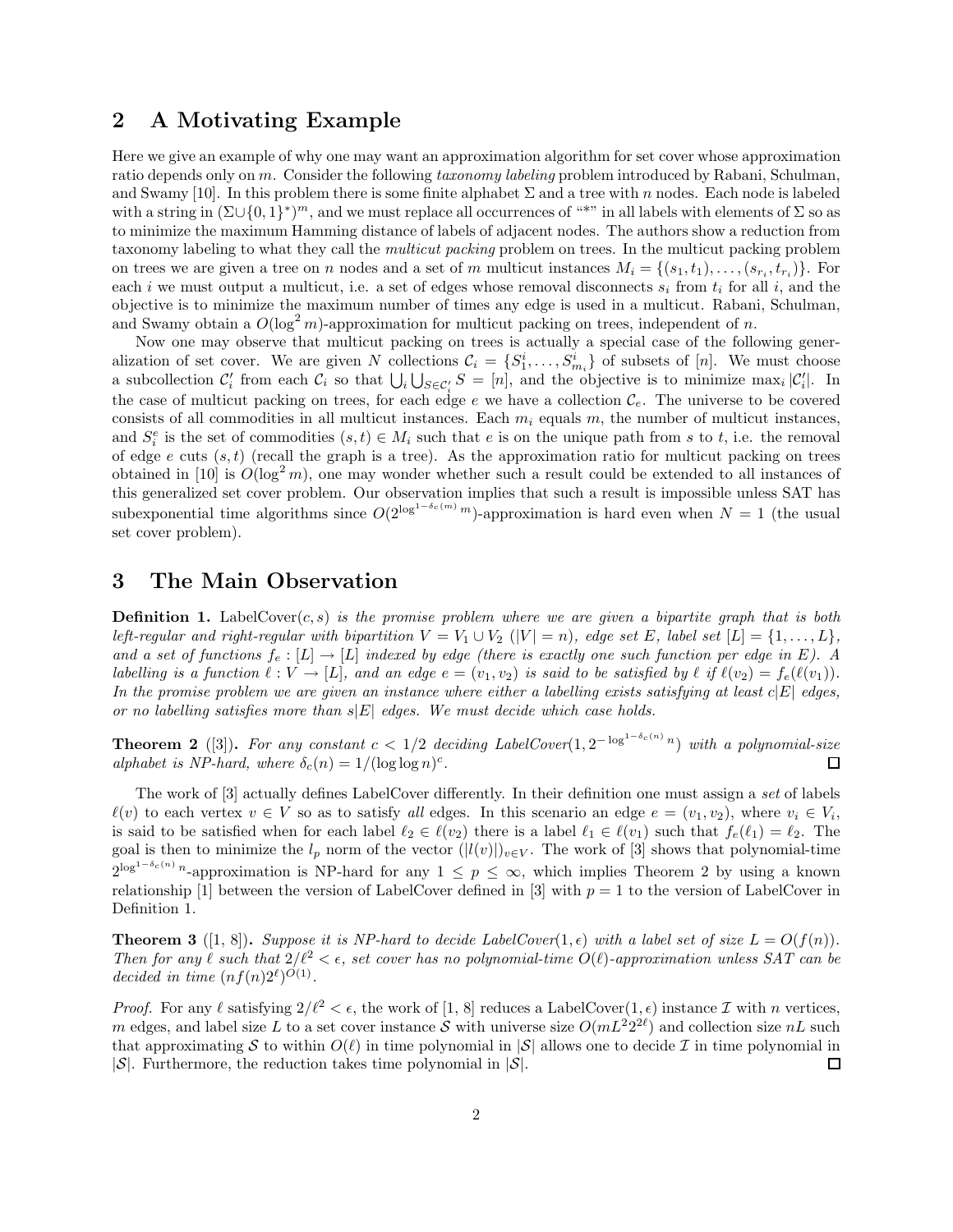**Corollary 4.** Set cover has no polynomial-time  $2^{\log^{1-\delta_c(m)} m}$ -approximation unless SAT can be decided in time  $2^{O(2^{\log^{1-\delta_c(n)} n})}$ .

*Proof.* Combine Theorems 2 and 3 with  $\ell = 2^{-\log^{1-\delta_c(m)} m}$ .

### 4 Conclusion

In the above discussion, to get better hardness for set cover in terms of m we showed  $\Omega(\log n)$ -hardness of approximation for set cover while decreasing m as a function of n. While this may be the right approach for reaching the limits of hardness in terms of  $m$ , such an approach may not be necessary to get more immediate improvements. For example, one may imagine being able to show  $\Omega(\sqrt{\log n})$ -hardness for set cover with a reduction where  $m = O(\log^2 n)$ , which would imply  $\Omega(m^{1/4})$ -hardness of approximation.

We conclude with the following conjecture:

**Conjecture 5.** Set cover cannot be approximated to within  $m^{1-\epsilon}$  in polynomial time for any constant  $\epsilon > 0$ unless SAT has subexponential time algorithms.

Note that this conjecture cannot be proven by reduction from LabelCover since there is a constant  $c > 0$  such that LabelCover $(1, f(n))$  is not NP-hard for any  $f(n) \le c/\sqrt{n}$ . David Peleg gives a randomized  $O(\sqrt{n})$  approximation algorithm for LabelCover in [9] which he states can be derandomized. Approaching  $m^{1-\epsilon}$ -hardness would require a different kind of reduction.

## Acknowledgments

I thank Erik Demaine for bringing [2] to my attention, Venkatesan Guruswami for bringing [1] to my attention, and Hervé Brönnimann, Swastik Kopparty, Yuval Rabani, Prasad Raghavendra, Madhu Sudan, and David Woodruff for useful comments and discussion.

#### References

- [1] Sanjeev Arora, Carsten Lund. Hardness of Approximation. In Approximation Algorithms for NP-Hard Problems, Ed. D. Hochbaum, PWS Publishers, 1995, pp. 399–446.
- [2] Hervé Brönnimann, Michael T. Goodrich. Almost Optimal Set Covers in Finite VC-Dimension. Discrete & Computational Geometry, 14(4):463–479, 1995.
- [3] Irit Dinur, Shmuel Safra. On the Hardness of Approximating Label Cover. Electronic Colloquium on Computational Complexity (ECCC), TR99-015, 1999.
- [4] Uriel Feige. A Threshold of  $\ln n$  for Approximating Set Cover. J. ACM, 45(4):634–652, 1998.
- [5] David S. Johnson. Approximation Algorithms for Combinatorial Problems. Journal of Computer and System Sciences, 9(3):256–278, 1974.
- [6] Richard M. Karp. Reducibility among Combinatorial Problems. Complexity of Computer Computations, R.E. Miller and J.W. Thatcher, eds. Plenum Press, New York, 1972.
- [7] László Lovász. On the Ratio of the Optimal Integral and Fractional Covers. Discrete Math., 13:383–390, 1975.
- [8] Carsten Lund, Mihalis Yannakakis. On the Hardness of Approximating Minimization Problems. J. ACM, 41(5):960–981, 1994.

 $\Box$